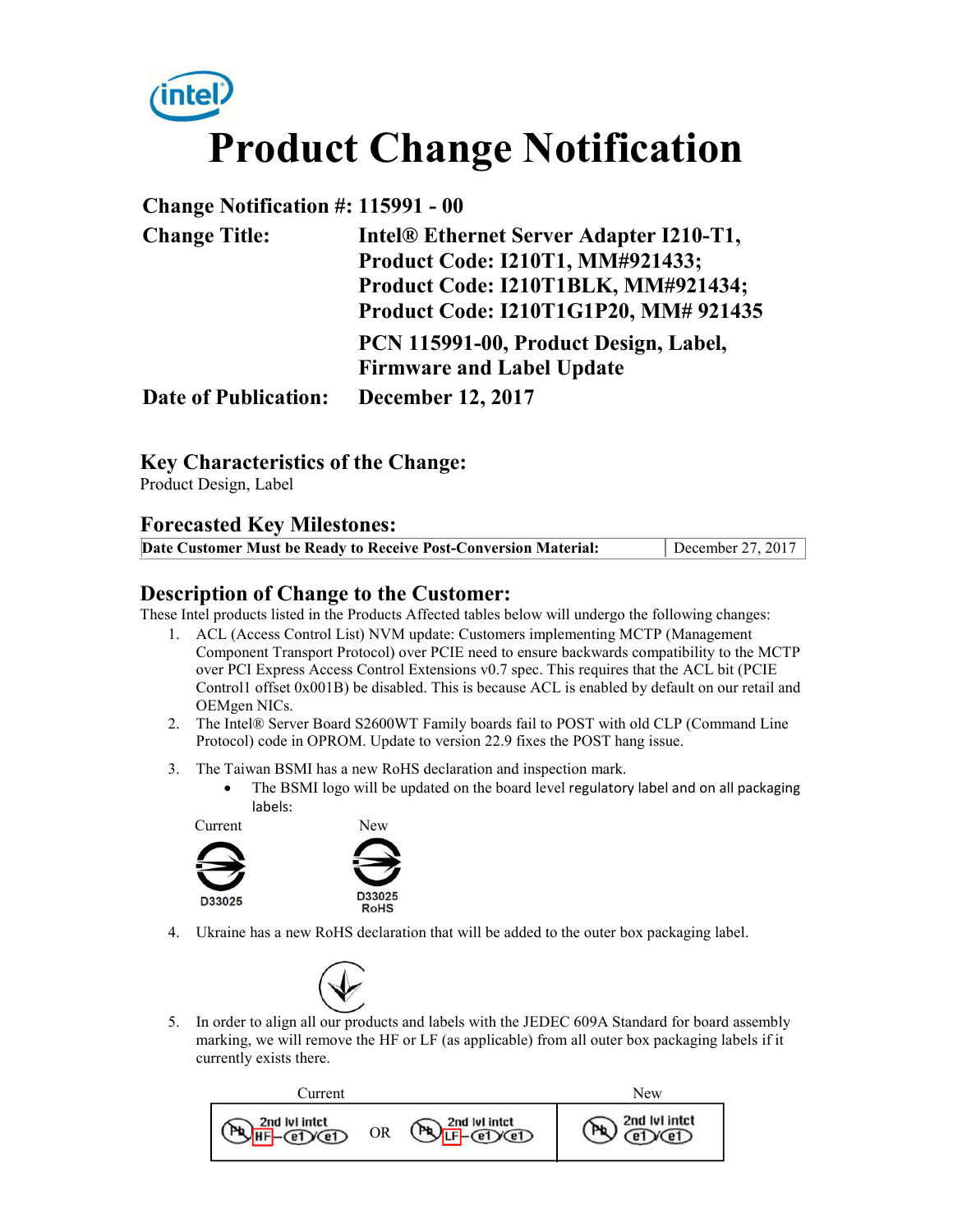### **Customer Impact of Change and Recommended Action:**

This update has been fully tested, qualified and approved by Intel. Intel anticipates no impact to the customer.

Please contact your local Intel Field Sales Rep if you have any further questions about these changes.

| <b>Product Code   MM#</b>     |  |                     |            |            | <b>Pre Change TA Pre Change PBA Post Change TA Post Change PBA</b> |  |
|-------------------------------|--|---------------------|------------|------------|--------------------------------------------------------------------|--|
| <b>I210T1</b>                 |  | 921433 G86562-005   | G69016-004 | G86562-006 | G69016-005                                                         |  |
| 1210T1BLK                     |  | 921434   G86594-004 | G69016-004 | G86594-005 | G69016-005                                                         |  |
| I210T1G1P20 921435 G79024-006 |  |                     | G59947-010 | G79024-007 | G59947-011                                                         |  |

## **Products Affected / Intel Ordering Codes:**

# **PCN Revision History:**

| <b>Date of Revision:</b> | <b>Revision Number:</b> | Reason:                  |
|--------------------------|-------------------------|--------------------------|
| December 12, 2017        | 00                      | Originally Published PCN |